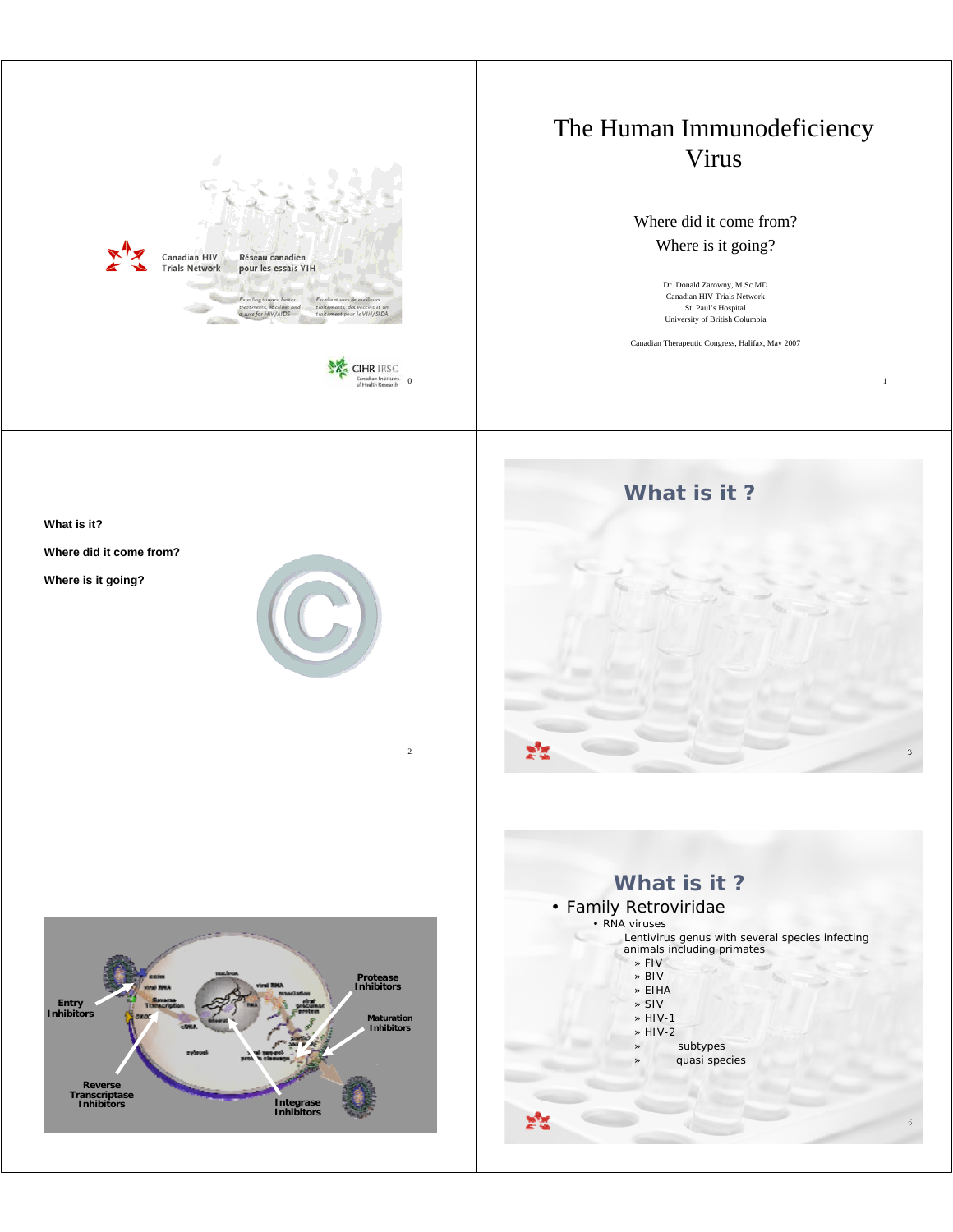

### **Where did it Come from?**



## **Where did it come from ?**

• HIV-1

- HIV-2
- Three distinct virus groups M,N,O • Group M
- commonest worldwide
- Six subtypes • A through F
- 11 subtypes A through K

**Phylogenetic studies support cross species transmission from non-human primates to humans in West Africa Beatrice H. Hahn et al ,Science 28 January 2000**

## •**HIV-1 Where did it come from?**

- Chimpanzee subspecies in West equatorial Africa
- Infected with SIVcpz closely related to HIV-1 group M
- Hunted for food "bush meat"
- HIV-1 group M in human stored blood samples in west Africa by 1959
- Introduction into humans 1930(1910- 1950)

9

11



8

10

## **HIV-2 Where did it come from?**

- Coastal west Africa
- Sooty mangabeys
- Phylogenetic relationship of SIVsm to  $HIV-2$
- Identical genome structure
- Species is commonly infected with SIVsm
- Hunted for food , kept as pets

**Where is it Going ?**

Mileposts and Challenges

уłд.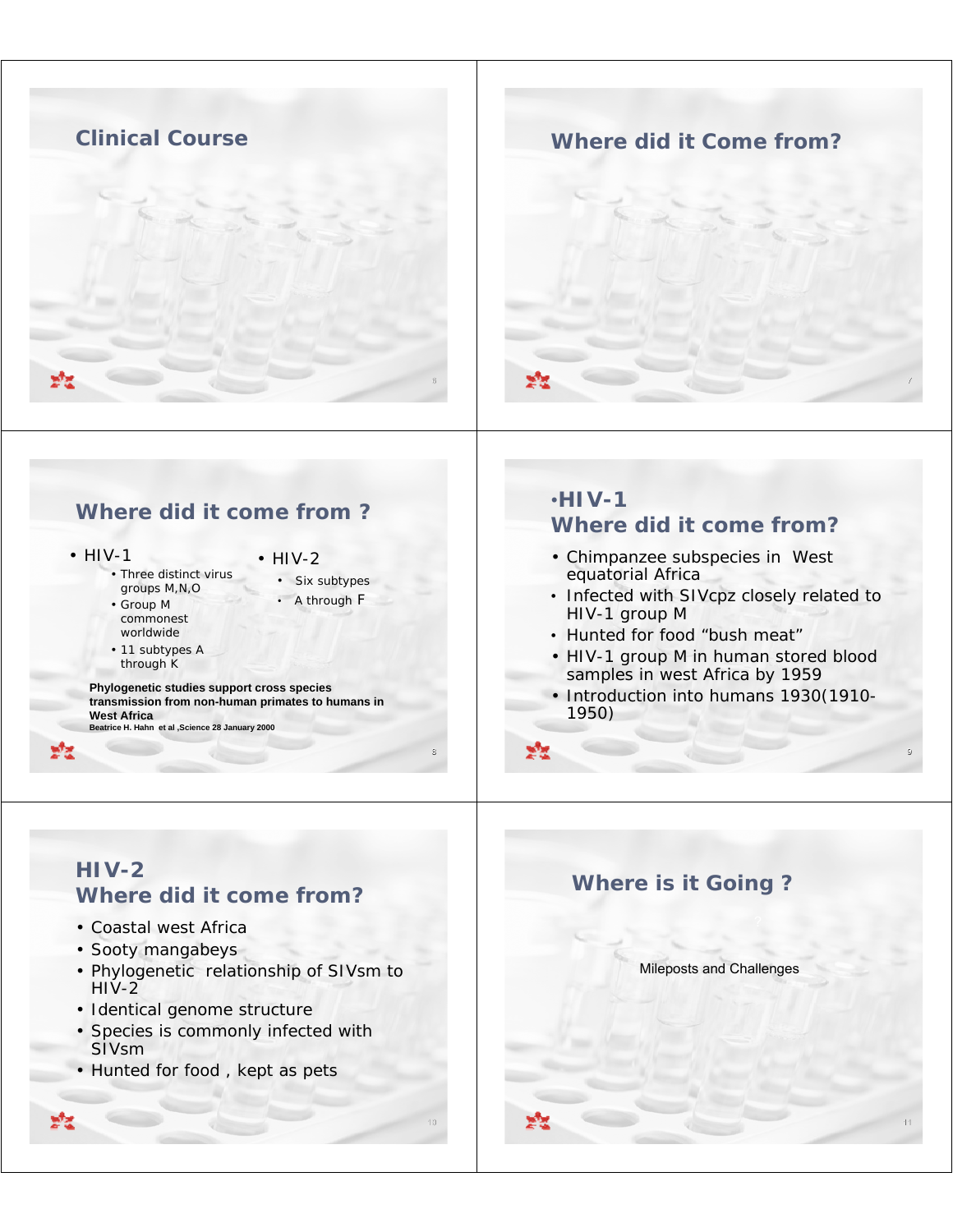#### **The first report in North America AIDS In North America** • MMWR Weekly Report, June 5, 1981 5 cases PCP in previously healthy young gay men in Los Angeles C Home Search Health Topics A-Z • MMWR report one month later of 26 cases Kaposi Sarcoma in gay men from New York mdic and San Francisco • 1982 " Acquired Immunodeficiency Syndrome" Weekly (AIDS) case definition June 5, 1981 / 30(21):1-3 • 1983 1000 cases reported in total by end of February **Epidemiologic Notes and Reports** Second 1000 by August Pneumocystis Pneumonia --- Los Angeles Third 1000 by year end In the period October 1980-May 1981, 5 young men, all active homosexuals, were treated for biopsy-confirmed *Pneumocystis carinii* pneumonia at 3 different hospitals in Los Angeles, California. Two of the patients died. A • 1984 HIV-1 isolated 12 13

## **Survival After Initial AIDS Diagnosis**

| <b>Population</b>                        | <b>Time Period</b>                                                    | <b>Median Survival</b> |
|------------------------------------------|-----------------------------------------------------------------------|------------------------|
| Surveillance cases<br>USA, Australia, UK | 1980-1985                                                             | $11.5$ months          |
| Surveillance cases<br><b>USA</b>         | 1986 and 1987                                                         | 13.9 months            |
| Patients treated with                    |                                                                       |                        |
| AZT in USA, Italy, UK                    |                                                                       | 22 months              |
|                                          | Adapted from The AIDS Knowledge Base, Little, Brown and Company, 1994 |                        |
|                                          |                                                                       |                        |

First placebo controlled trial of AZT in AIDS

## The New England **Tournal of Medicine**

JULY 23, 1987

THE EFFICACY OF AZIDOTHYMIDINE (AZT) IN THE TREATMENT OF PATIENTS WITH AIDS AND AIDS-RELATED COMPLEX

A Double-Blind, Placebo-Controlled Trial

MARGARET A. FISCHL, M.D., DOUGLAS D. RICHMAN, M.D., MICHARL H. GRIECO, M.D., J.D.,<br>MICHARL S. GOTTLIEB, M.D., PAUL A. VOLSKROING, M.D., OSCAR L. LASKIN, M.D., JOHN M. LEEDOM, M.D.,<br>JEROME E. GROOPMAN, M.D., DONNA MILONAN,

Abstract We conducted a double-blind, placebo-con-<br>troiled trial of the efficacy of oral azidothymidine (AZT)<br>in 282 patients with the acquired immunodeficiency syn-<br>drome (AIDS) manifested by Pneumocystis carinii pneu-

Volume 317

developed in 45 subjects receiving placebo, as compared<br>wrth 24 receiving AZT. The base-line Karnofsky perform-<br>ance score and weight increased significantly among AZT<br>recipients (P<0.001). A statistically significant incr

15

Number 4

17

### **First placebo controlled randomized trial of AZT in AIDS 1987 NEJM**

- 282 patients with AIDS or advanced AIDS related complex
- 250 mg AZT q 4 h or placebo
- Study terminated prematurely
- 1 death in 145 AZT subjects
- 19 deaths in 137 placebo subjects  $(p < 0.001)$

# **Where is it going?**

- 1989 only one drug: AZT
- The Canadian Multicentre AZT Trial 1987-1990 MCAT Montaner, Schechter, Wainberg, Ruedy et.al.
- Canadian HIV Trials Network 1991
- More drugs in development
- 1990-1996 additional RTI's, new classes:NNRTIs and Protease **Inhibitors**
- 

16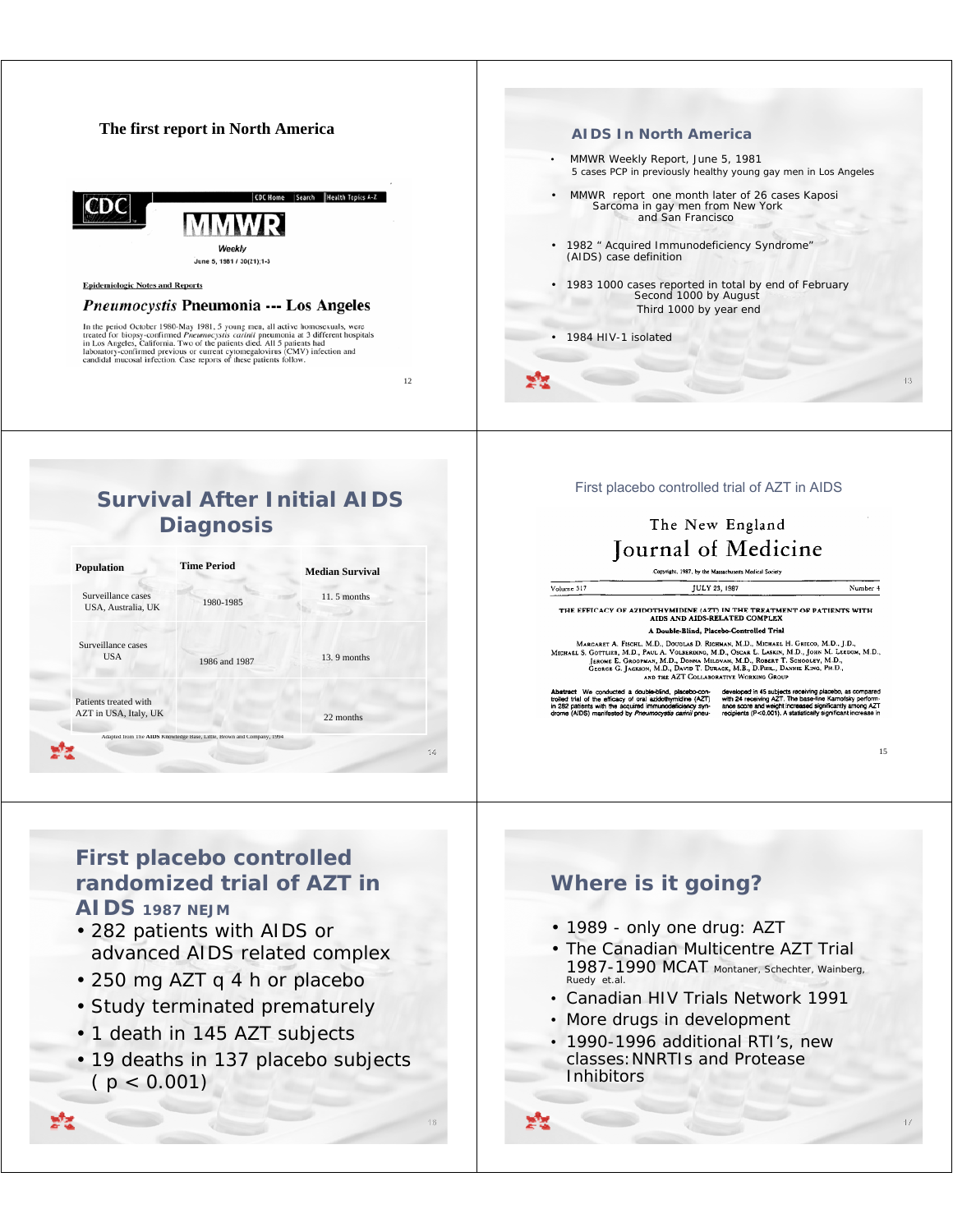

1994 67.5% relative reduction in transmission risk 8.3% in AZT group versus 25.5%in placebo group

**HAART as initial therapy**

18

20



Persistence of Infected Cells



- RTIs 7 approved
- NNRTIs 3 approved
- PIs 9 approved

ಸೆಕ



Mutations Conferring Resistance

21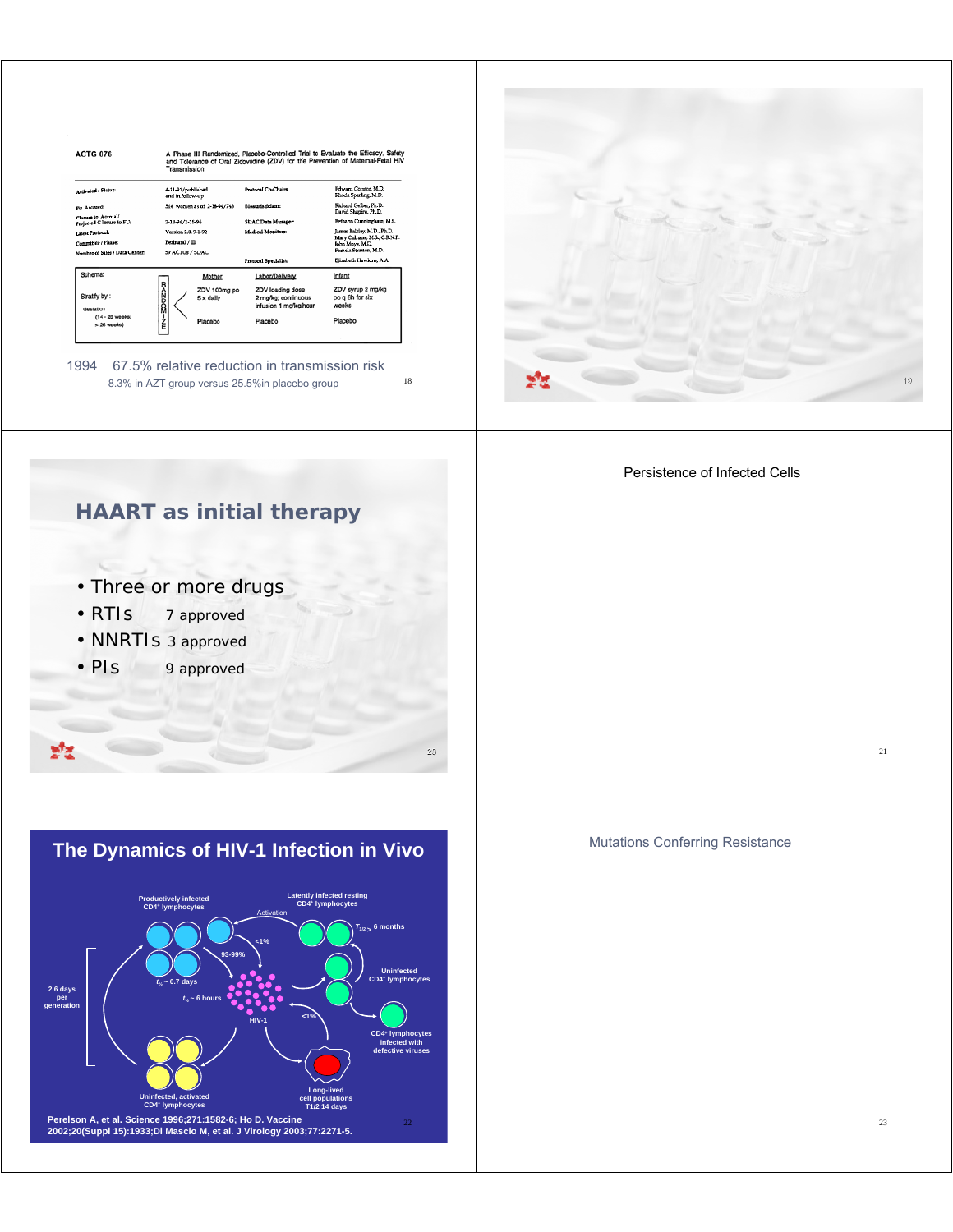





## **What does the future hold?**



#### **Global HIV/AIDS estimates, end of 2006**

•persons living with HIV/AIDS 39.5 million •sub-saharan Africa 24.7 million •persons newly infected 4.3 million about 12,000 per day •AIDS deaths 2.9 million about 7900 per day

UNAIDS Report on the Global AIDS Epidemic 2006

27

29

# **Global HIV/AIDS estimates, end of 2006** •Deaths since 1981 25 million •Women account for 48 % of adults with HIV •In sub-saharan Africa 59%

UNAIDS Report on the Global AIDS Epidemic 2006

28

#### **New Approaches to HIV Prevention**

- Global HIV Prevention Working Group
- Bill and Melinda Gates Foundation & the Henry J. Kaiser Family Foundation
- Focus on prevention research • Women and HIV
	- Cervical Barriers to prevent HIV/STD transmission – Topically Applied Microbicides: 5 vaginal microbicides in trials